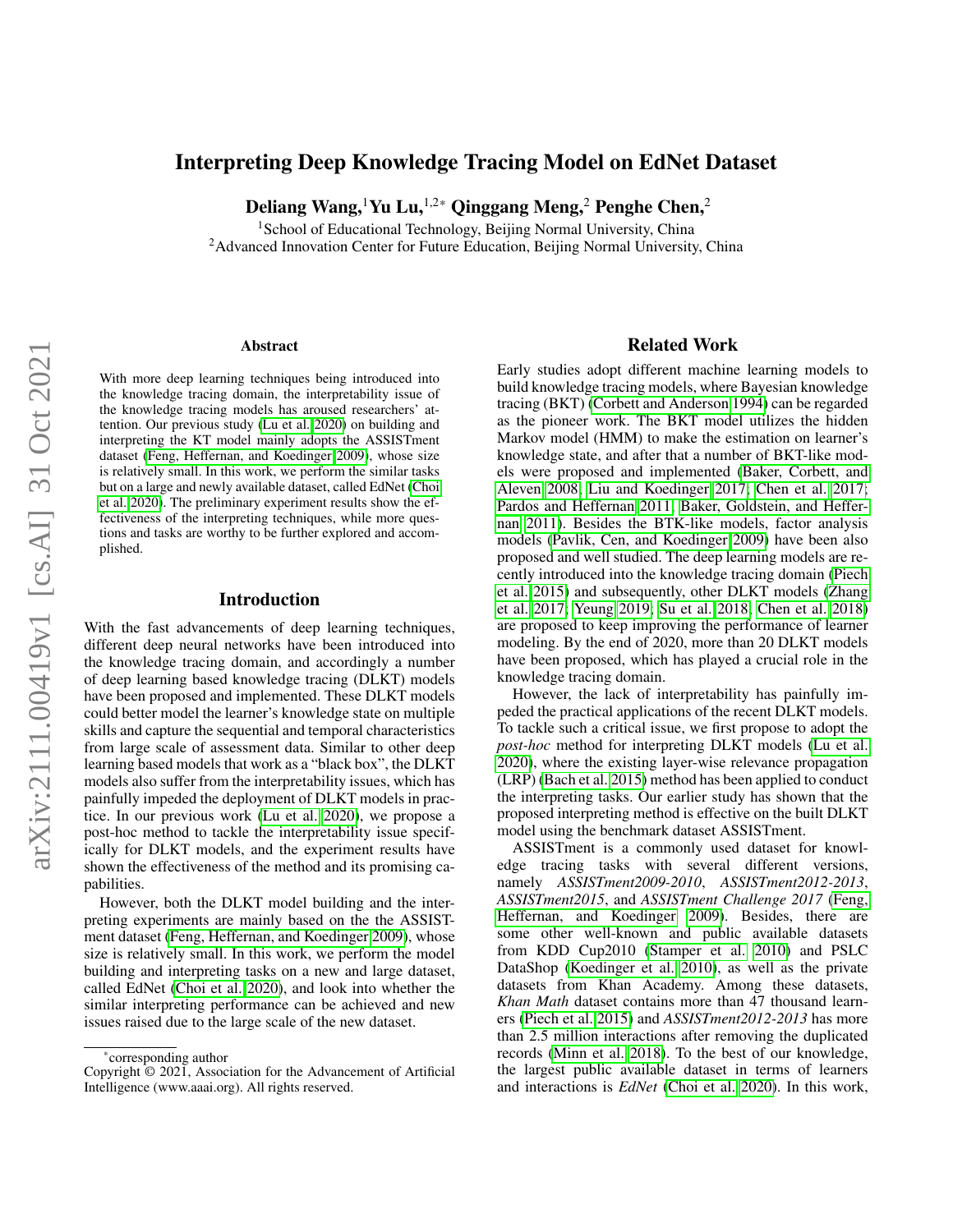we mainly investigate whether the proposed interpreting method is still applicable and effective on such a large dataset.

### Interpreting DLKT Model using EdNet

In this section, we introduce the dataset, built DLKT model and the method to conduct the interpreting task.

## Dataset Description

EdNet is a large-scale hierarchical dataset collecting diverse student activities from an AI tutoring service with more than 780 thousand users in Korea. It currently contains over 130 million interactions from nearly 800 thousand students over more than 2 years, which can be regarded as the largest public available dataset for building knowledge tracing model to date. In addition, EdNet records a wide variety of student actions ranging from question-solving to lecture consumption, and has a hierarchical structure dividing the student actions into four levels.

#### DLKT Model Building

We first build a DLKT model using EdNet and specifically, we employ the "KT1" dataset in EdNet. In the preprocessing step, we first filter out all the interactions whose skill tags are not available (i.e., labeled as -1), and also remove the learners who has only 10 or fewer interactions. To facilitate training and interpreting, we divide the original long interaction sequences into smaller ones with the same length of 200. As mentioned earlier, the DLKT models need to handle the sequential and temporal characteristics of learner's exercise data, and thus the RNN is often adopted, especially for the DLKT models. Hence, the built DLKT model adopts the LSTM unit, and the hidden dimensionality is set to 200. The ACC and AUC of the built DLKT model are 0.68 and 0.65 respectively.

#### LRP Method

Similar to our previous work, we mainly adopt the LRP method to address the interpreting issue, which analyzes the contributions of input's individual features for explaining the model's decision. Briefly speaking, it firstly sets the relevance of the output layer neuron to the model's output value for the target class(es), and then starts backpropagating the relevance score from the output layer to the input layer. In different types of internal connections, the LRP would handle them in different ways, and eventually calculate the relevance values for each of the model input. These relevance values can be used to interpret the model's output directly. More technical details on interpreting the DLKT model using the LRP method can be easily found in our previous work [\(Lu et al. 2020\)](#page-4-0).

#### Evaluation

We conduct the experiments to understand the relationship between the LRP interpreting results and the model predictions. We divide the test data from EdNet into the sequences with a length of 15 and accordingly obtain 1,182,824 new

<span id="page-1-0"></span>Table 1: Statistics of the Sequences in EdNet used for Interpreting Tasks

|                        | <b>Prediction Group</b> | <b>Sequence Number</b> |
|------------------------|-------------------------|------------------------|
| Correctly              | Positive Prediction     | 732,936                |
| <b>Predicted</b>       | Negative Prediction     | 64,033                 |
|                        | <b>Total Sequences</b>  | 796,969                |
| <b>Falsely</b>         | Positive Prediction     | 337,615                |
| <b>Predicted</b>       | Negative Prediction     | 48,240                 |
|                        | <b>Total Sequences</b>  | 385,855                |
| <b>Total Sequences</b> |                         | 1,182,824              |

sequences. We then take the first 14 questions of each sequence as the input to the built DLKT model, and the last one to validate the model's prediction on the 15th question. As the result, the built DKLT model correctly predicts the last question on 796,969 sequences, where the positive prediction (i.e., the mastery probability above 50%) and the negative predictions (i.e., the mastery probability below 50%) are 732,936 and 64,033 respectively. On the other hand, the built model falsely predicts the last question on 385,855 sequences, where the positive prediction (i.e., the mastery probability above 50%) and the negative predictions (i.e., the mastery probability below 50%) are 337,615 and 48,240 respectively. In the experiments, we perform the interpreting techniques to calculate the relevance values of the first 14 questions for each sequence. Using these calculated relevance values, we conduct the evaluation in two ways, namely consistency evaluation and deletion evaluation. The statistics of the dataset in term of correctly and falsely predicted sequences is summarized in Table [1.](#page-1-0)

### Consistency Experiment

Similar to our previous work, we first investigate whether the sign of the calculated relevance values is consistent with the correctness of learner's answers. The *consistent question* is defined as "either the correctly-answered questions with a positive relevance value" or "the falsely-answered questions with a negative relevance value". Accordingly, the *consistent rate* can be defined as the percentage of such consistent questions in each sequence. Intuitively, a high *consistent rate* means that the majority of correctly-answered questions have a positive contribution to the prediction result and meanwhile, the majority of falsely-answered questions have a negative contribution to the prediction result.

Figure [1](#page-2-0) shows the histogram of the consistent rate on both positive prediction group and negative prediction group from EdNet. Clearly, we see that around 70% sequences in positive prediction group achieve 90 percent (or above) consistent rate, and around 56% sequences in negative pre-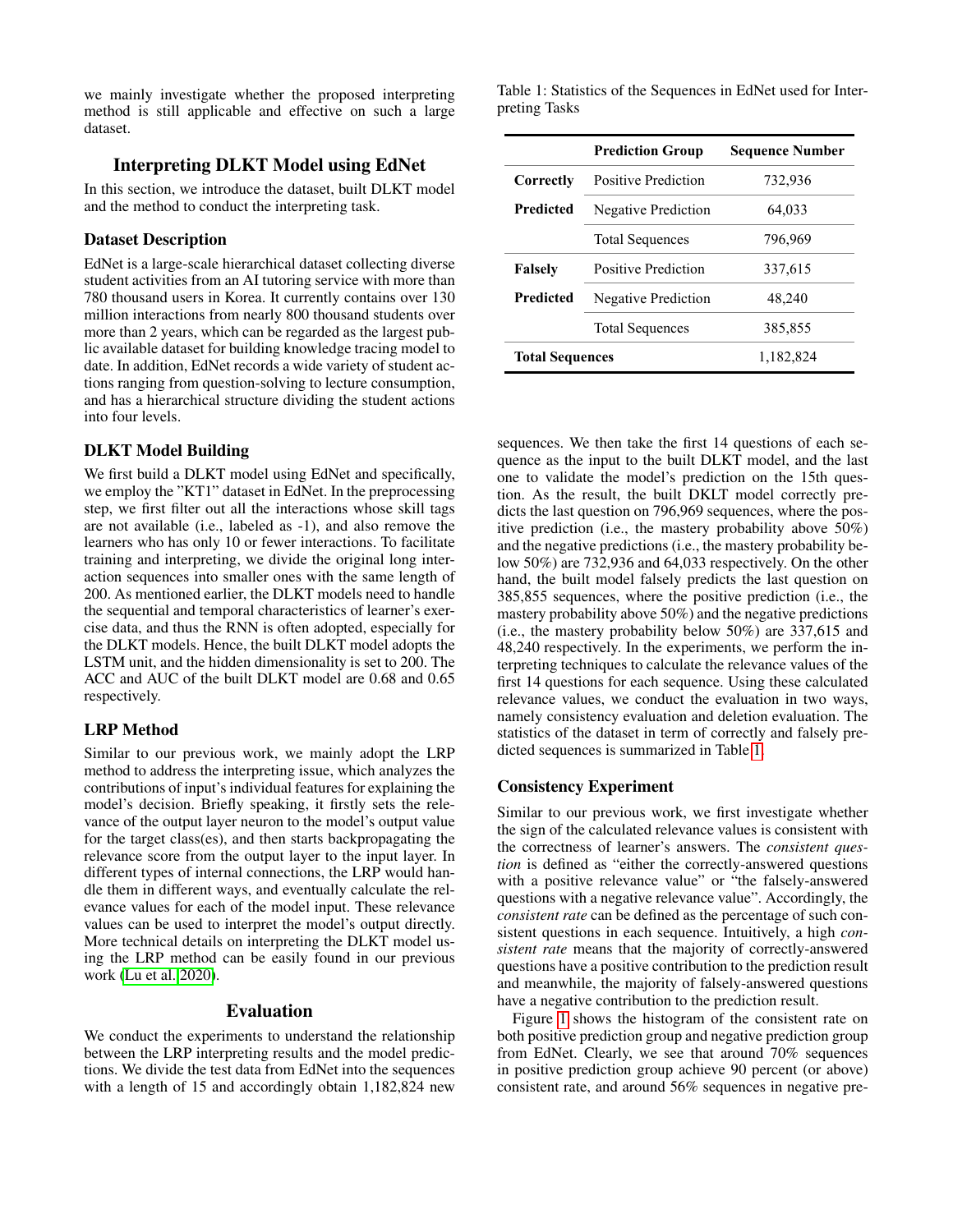<span id="page-2-0"></span>

Figure 1: Histogram of the Consistent Rate on Both Positive and Negative Prediction Groups in EdNet

<span id="page-2-1"></span>

Figure 2: Accuracy Changes on Correctly Predicted Sequences in Positive and Negative Groups

<span id="page-2-2"></span>

Figure 3: Accuracy Changes on falsely Predicted Sequences in Positive and Negative Groups

diction group achieve 90 percent (or above) consistent rate. Less than 5% sequences in both positive and negative prediction groups have 50 percent (or below) consistent rate.

The distribution of the consistent rate is highly similar to the interpreting results on ASSISTment dataset. It thus partially validates the effectiveness of using the proposed method to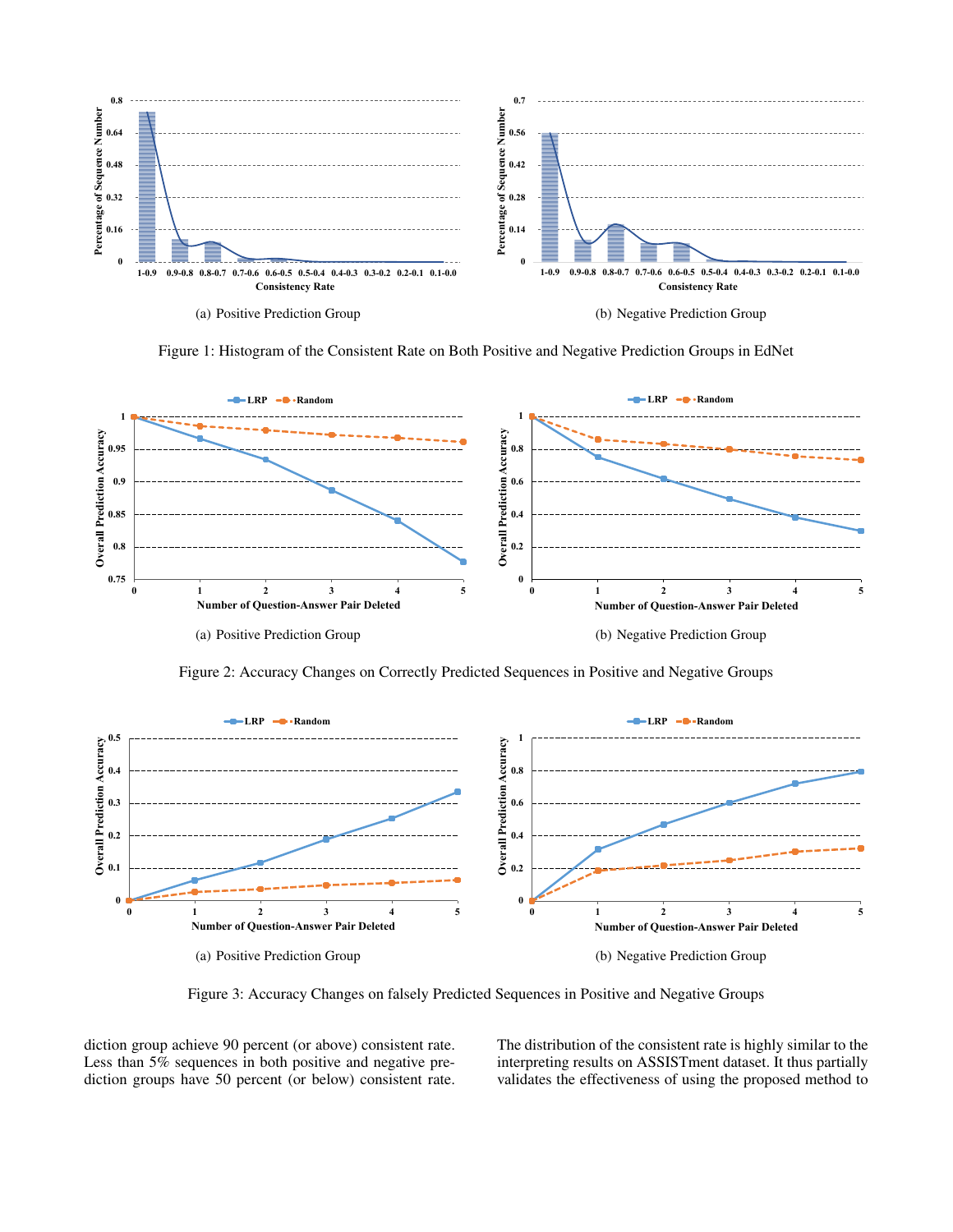interpret the DLKT model's predictions on EdNet.

### Deletion Experiment

Given the sign of the relevance validated by the consistency experiment above, we further investigate the quantity of the relevance (i.e., the value of the relevance) by performing the deletion experiment. In this experiment, we adopt both the correctly predicted and falsely predicted sequences as well as their relevance values calculated by the interpreting method.

Given each of the correctly predicted sequences, we delete the questions in a decreasing order of their relevance values if it belongs to the positive prediction group, and delete the questions in an increasing order of their relevance values if the sequence belongs to the negative prediction group. Meanwhile, we perform a random question deletion for the comparison purpose. Figure [2](#page-2-1) shows the changes in prediction accuracy of the DLKT models after deleting different number of questions on both positive and negative groups. We see that all the lines drop from the accuracy 1.0, as all the experiments are performed on the correctly predicted sequences. However, in both groups, the lines with the deletion questions using the relevance value drop much faster than the lines with the randomly deleted questions.

Given each of the falsely predicted sequences, we delete the questions in a decreasing order of their relevance values if it belongs to the positive prediction group, and delete the questions in an increasing order of their values if the sequence belongs to the negative prediction group. Similarly, we perform a random question deletion for the comparison purpose. Figure [3](#page-2-2) shows the changes in prediction accuracy of the DLKT models after deleting different number of questions on both positive and negative groups. We see that all the lines rise from the accuracy 0, as all the experiments are performed on the falsely predicted sequences. However, in both groups, the lines with the deletion questions using the relevance value rise much faster than the lines with the randomly deleted questions.

The above experiment results are also similar to the previous experiment results on ASSISTment dataset. Both experiments thus partially validate that the quantity of the calculated relevance reflecting the contribution to the prediction result. In other words, it is possible to use the proposed interpreting method to infer the amount of contributions of the input to the model's final prediction.

### **Discussion**

Based on our previous studies on interpreting the DLKT models, we investigate whether the same post-hoc interpreting method can be applied on a newly published large dataset EdNet. We first build a RNN-based DLKT model and accordingly conduct several experiments, including both the consistency and deletion experiments, to validate the interpreting method. We find that performing the proposed method on the EdNet dataset achieves the similar results as the ASSISTment dataset. It thus partially validates the effectiveness of the proposed method for tackling the interpretability issue of the current DLKT models.

While we have seen some promising results from the current experiments, several questions and issues are worthy to be further explored. First, the length of the sequences in Ed-Net is significantly large, where many of them consist of over 200 interactions. In the current experiments, we divide them into smaller ones for both model building and interpreting tasks. It is worth exploring whether the interpreting method is still effective on these long sequences. Second, the questions in EdNet are usually tagged with multiple skills, and thus how to tackle the skill-level interpretability issues on EdNet can be an interesting research problem. Finally, EdNet is organized into a hierarchical structure and each level consists of distinct types of data points. Hence, how to design a more accurate and effective interpreting method by leveraging on its hierarchical structure information might be another interesting research problem for the future work.

### Acknowledgement

This research is partially supported by the National Natural Science Foundation of China (No. 61807003) and the Program for Student Research in the Faculty of Education of Beijing Normal University (No.1912103).

#### References

<span id="page-3-7"></span>Bach, S.; Binder, A.; Montavon, G.; Klauschen, F.; Muller, K.; and Samek, W. 2015. On Pixel-Wise Explanations for Non-Linear Classifier Decisions by Layer-Wise Relevance Propagation. *Plos One* 10(7): 0130140.

<span id="page-3-3"></span>Baker, R. S.; Corbett, A. T.; and Aleven, V. 2008. More accurate student modeling through contextual estimation of slip and guess probabilities in bayesian knowledge tracing. In *International Conference on Intelligent Tutoring Systems*, 406–415. Springer.

<span id="page-3-5"></span>Baker, R. S.; Goldstein, A. B.; and Heffernan, N. T. 2011. Detecting learning moment-by-moment. *International Journal of Artificial Intelligence in Education* 21(1-2): 5–25.

<span id="page-3-6"></span>Chen, P.; Lu, Y.; Zheng, V. W.; and Pian, Y. 2018. Prerequisite-Driven Deep Knowledge Tracing. In *2018 IEEE International Conference on Data Mining (ICDM)*, 39–48. IEEE.

<span id="page-3-4"></span>Chen, Y.; Liu, Q.; Huang, Z.; Wu, L.; Chen, E.; Wu, R.; Su, Y.; and Hu, G. 2017. Tracking knowledge proficiency of students with educational priors. In *Proceedings of the 2017 ACM on Conference on Information and Knowledge Management*, 989–998. ACM.

<span id="page-3-1"></span>Choi, Y.; Lee, Y.; Shin, D.; Cho, J.; Park, S.; Lee, S.; Baek, J.; Bae, C.; Kim, B.; and Heo, J. 2020. Ednet: A largescale hierarchical dataset in education. In *International Conference on Artificial Intelligence in Education*, 69–73. Springer.

<span id="page-3-2"></span>Corbett, A. T.; and Anderson, J. R. 1994. Knowledge tracing: Modeling the acquisition of procedural knowledge. *User modeling and user-adapted interaction* 4(4): 253–278.

<span id="page-3-0"></span>Feng, M.; Heffernan, N.; and Koedinger, K. 2009. Addressing the assessment challenge with an online system that tu